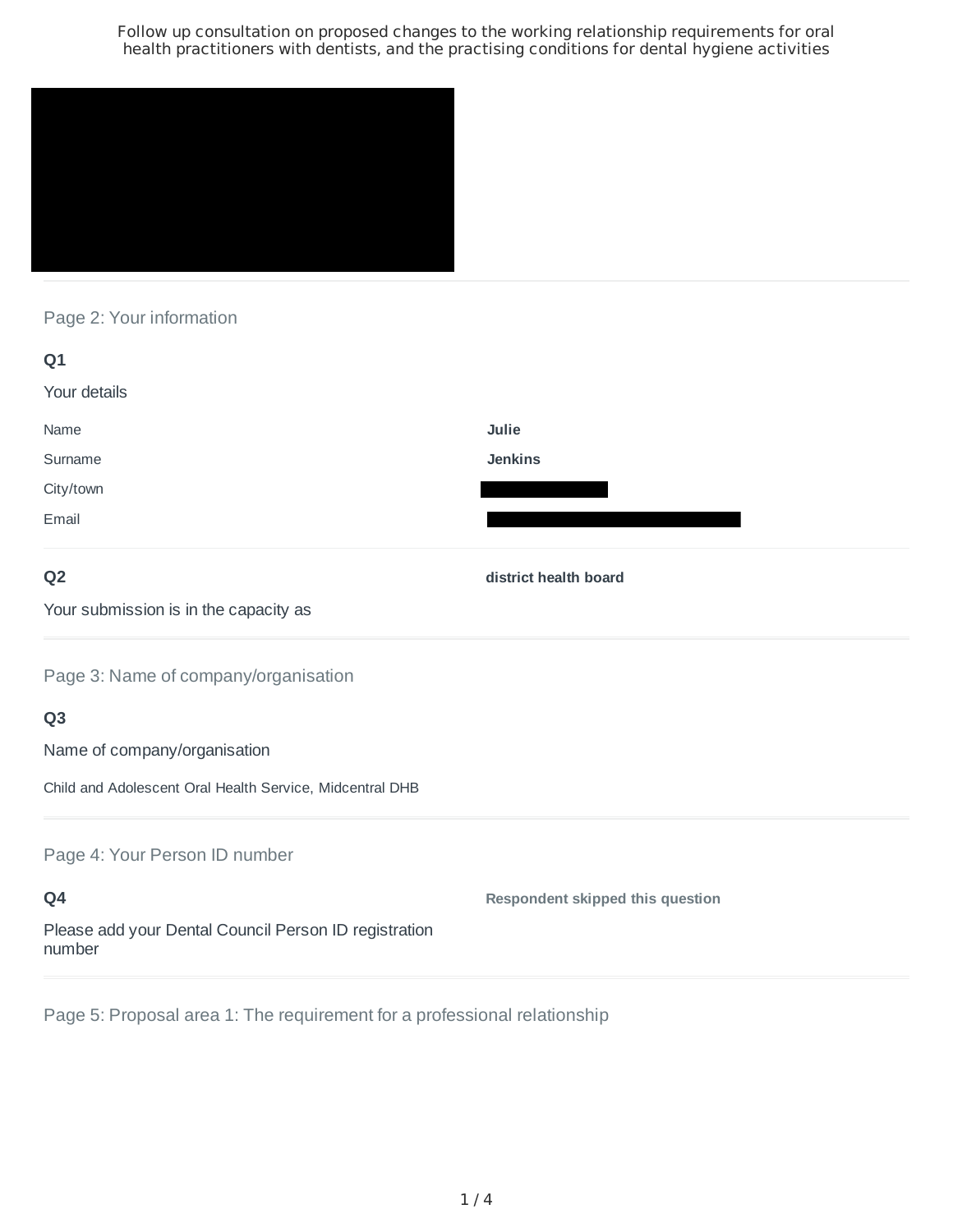### **Q5**

**Agree**

Do you agree/disagree with the proposal to remove the mandated requirement for a professional relationship (dental therapy), working relationship (dental hygiene, orthodontic auxiliary practice), and a consultative professional relationship (oral health therapy) from the respective scopes of practice. Please detail why.

### **Q6**

Please provide comments to support your response.

MidCentral DHB Child and Adolescent Oral Health Service support the proposed changes for removal of mandated professional relationship. Within the District Health Boards organisational employer/employee structure there are mechanisms in place where staff are strongly supported i.e. policy, procedures, and process for referral, alongside Management and Leadership teams which endorse professional and collaborative approach to enable good oral health outcomes for patients within the dental service. It is envisaged that the above proposed change is testament to the maturation of Registration Model for oral health practitioners. It reconfirms that oral health practitioners are registered practitioners in their own right. This proposal also aligns with Dental Council's new direction for recertification program – nomination a professional peer "The professional peer must be able to provide knowledge and credible feedback" ensuring personal accountability and professionalism. Therefore we support proposed changes to working relationship Regards Julie Jenkins

Professional lead Child and Adolescent Oral Health Service Midcentral

Page 6: Proposal area 1: The requirement for a professional relationship

### **Q7**

#### **Agree**

Do you agree/disagree to remove references to working/professional/consultative professional relationships from the dental therapy, dental hygiene, orthodontic auxiliary practice, oral health therapy, dental technology and clinical dental technology scopes of practice? (as detailed in Appendices  $A - F$ ). Please detail why.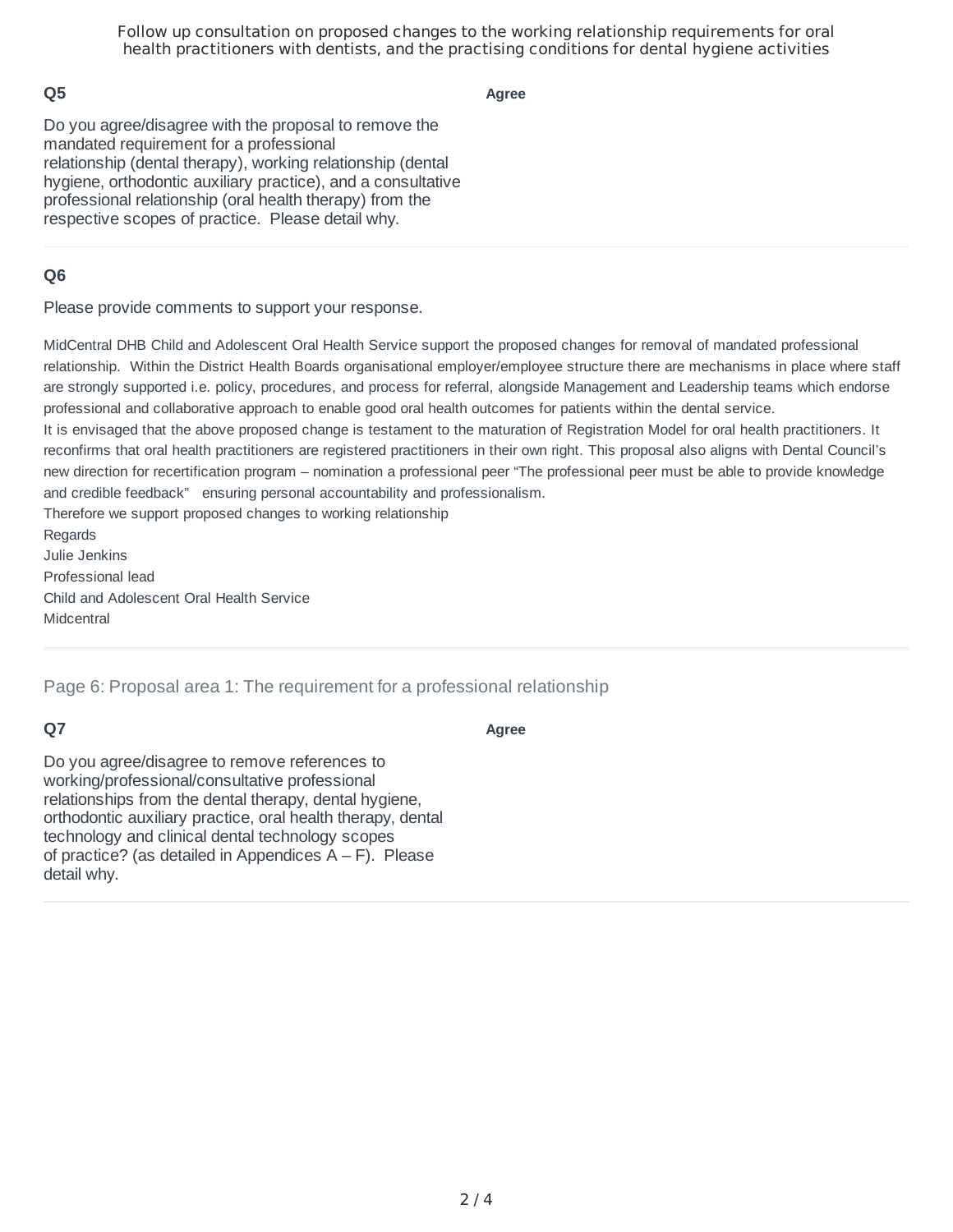### **Q8**

Please provide comments to support your response.

MidCentral DHB Child and Adolescent Oral Health Service support the proposed changes for removal of mandated professional relationship. Within the District Health Boards organisational employer/employee structure there are mechanisms in place where staff are strongly supported i.e. policy, procedures, and process for referral, alongside Management and Leadership teams which endorse professional and collaborative approach to enable good oral health outcomes for patients within the dental service. It is envisaged that the above proposed change is testament to the maturation of Registration Model for oral health practitioners. It

reconfirms that oral health practitioners are registered practitioners in their own right. This proposal also aligns with Dental Council's new direction for recertification program – nomination a professional peer "The professional peer must be able to provide knowledge and credible feedback" ensuring personal accountability and professionalism.

Therefore we support proposed changes to working relationship Regards Julie Jenkins Professional lead Child and Adolescent Oral Health Service Midcentral

Page 8: Proposal area 2: Practising conditions for dental hygiene activities

### **Q9**

Do you agree/disagree with the removal of the requirement for direct clinical supervision for administration of local anaesthetic and prescription preventive agents? Please detail why.

### **Q10**

Please provide comments to support your response.

Page 9: Proposal area 2: Practising conditions for dental hygiene activities

## **Q11**

Do you agree/disagree with the removal of clinical guidance for the remainder of the dental hygiene scope activities? (excluding the orthodontic activities currently defined as being performed under direct supervision). Please detail why.

# **Q12**

Please provide comments to support your response.

Page 10: Proposal area 2: Practising conditions for dental hygiene activities

### **Agree**

**Respondent skipped this question**

**Respondent skipped this question**

**Agree**

3 / 4